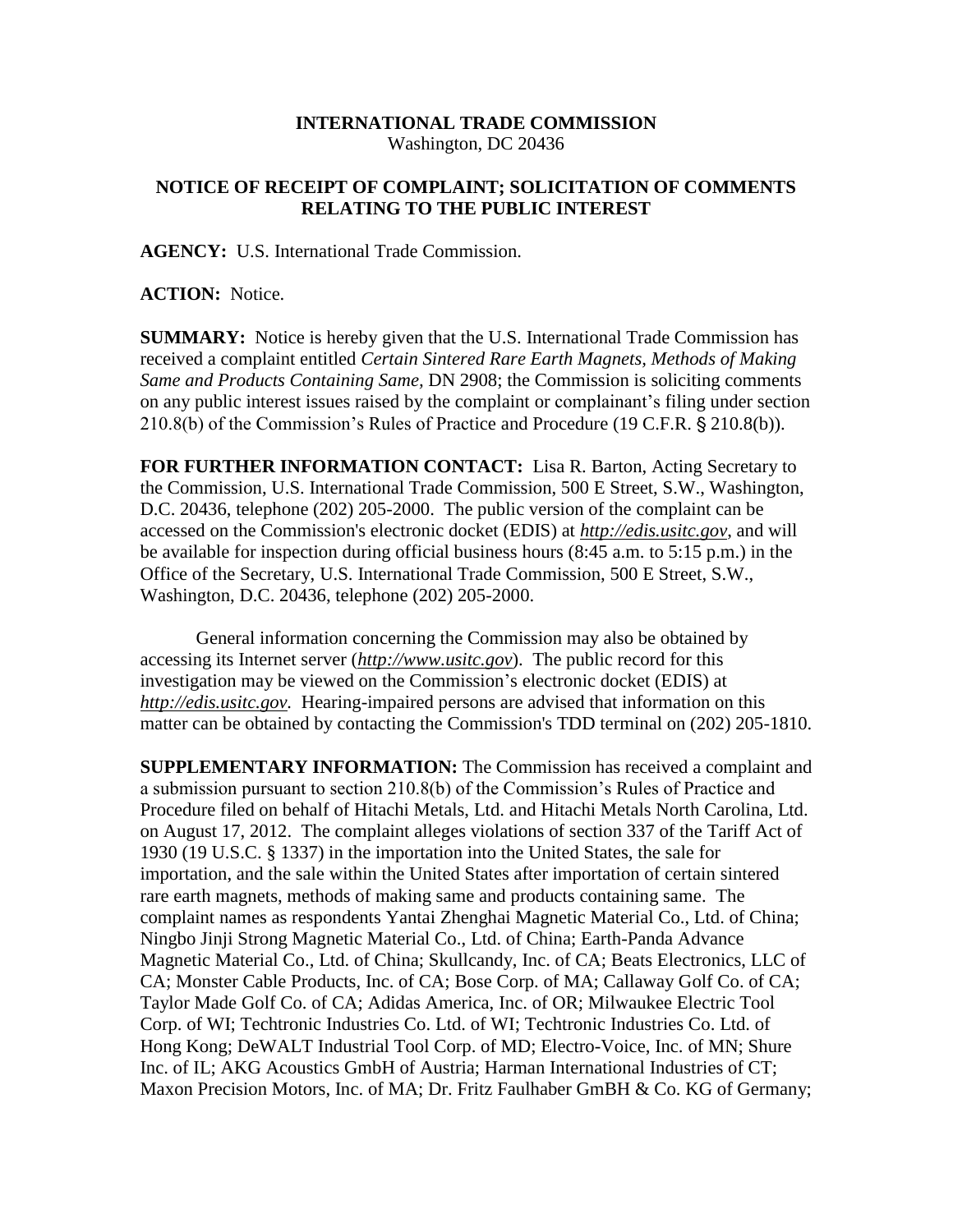Micromo Electronics, Inc. of FL; TELEX Communications, Inc. of MN; Bosch Security Systems, Inc. of MN; Elecrtro-Optics Technology, Inc. of MI; Nexteer Automotive Corp. of MI; Bunting Magnetics Co., of KS; Viona Corp. of NY; Allstar Magnetics LLC of WA; Dura Magnetics Inc. of OH; and Integrated Magnetics, Inc. of CA

Proposed respondents, other interested parties, and members of the public are invited to file comments, not to exceed five (5) pages in length, inclusive of attachments, on any public interest issues raised by the complaint or section 210.8(b) filing. Comments should address whether issuance of the relief specifically requested by the complainant in this investigation would affect the public health and welfare in the United States, competitive conditions in the United States economy, the production of like or directly competitive articles in the United States, or United States consumers.

In particular, the Commission is interested in comments that:

.

- (i) explain how the articles potentially subject to the requested remedial orders are used in the United States;
- (ii) identify any public health, safety, or welfare concerns in the United States relating to the requested remedial orders;
- (iii) identify like or directly competitive articles that complainant, its licensees, or third parties make in the United States which could replace the subject articles if they were to be excluded;
- (iv) indicate whether complainant, complainant's licensees, and/or third party suppliers have the capacity to replace the volume of articles potentially subject to the requested exclusion order and/or a cease and desist order within a commercially reasonable time; and
- (v) explain how the requested remedial orders would impact United States consumers.

Written submissions must be filed no later than by close of business, eight calendar days after the date of publication of this notice in the *Federal Register*. There will be further opportunities for comment on the public interest after the issuance of any final initial determination in this investigation.

Persons filing written submissions must file the original document electronically on or before the deadlines stated above and submit 8 true paper copies to the Office of the Secretary by noon the next day pursuant to section 210.4(f) of the Commission's Rules of Practice and Procedure (19 C.F.R. 210.4(f)). Submissions should refer to the docket number ("Docket No. 2908") in a prominent place on the cover page and/or the first